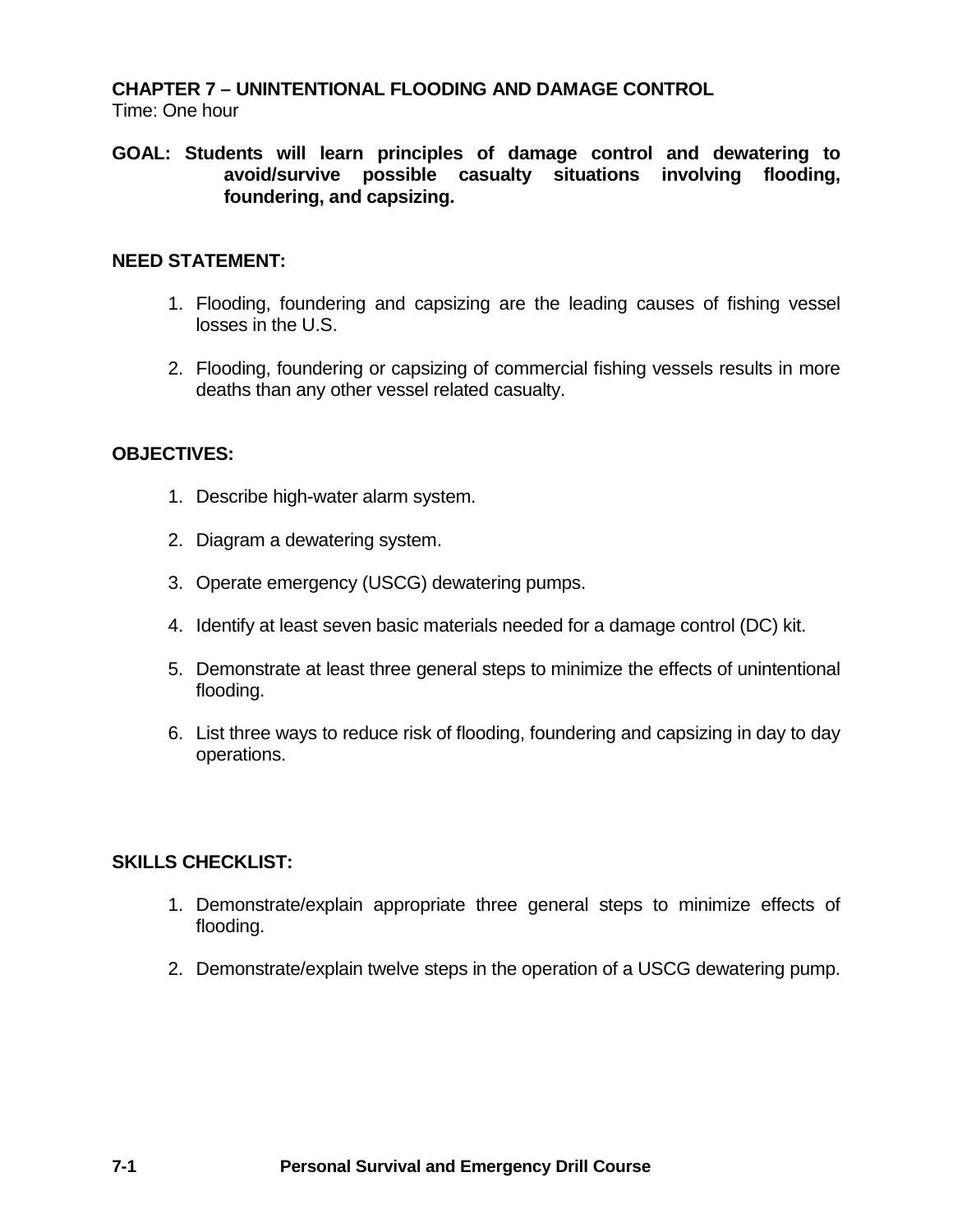### **EQUIPMENT NEEDED:**

At least six types of flooding control supplies such as wedges, plugs, soft patch.

#### **TEACHING TIPS:**

- \*Ask students about their experiences with problems and solutions to flooding/dewatering, capsizing situations.
- \*Illustrate as much as possible throughout the lesson; use video of flooding technique and demonstrations.
- \*Use guest instructors with expertise in damage control if possible; be clear about your objectives and the experience base of the class so that the presentation is appropriate. Remember, you may be asking a specialist to spend an hour explaining what they have learned through years of training and experience.
- \*If you cannot make a dewatering pump available, use videos and the instructional placards that accompany pumps. Ask the Coast Guard ahead of time for help in obtaining a dewatering pump and regionally located USCG damage control trailers and demonstrations.

### **INSTRUCTIONAL OUTLINE:**

#### **I. HIGH-WATER ALARMS**

- A. Functional high water or slack tank alarms in all compartments and enclosed spaces with a through hull fitting below the deepest load waterline, such as the lazarette; bilge space subject to flooding from sea water piping within the space; and a space with a non-watertight closure.
- B. Alarm should be both visual and audible at the operating station.
- C. Tested regularly.

# **II. DEWATERING SYSTEMS**

- A. For each compartment
	- 1. Each suction line equipped with a stop valve at the manifold.
	- 2. Each suction line equipped with a strainer.
	- 3. Each suction line equipped with an accessible check valve.
- B. Pumping/dewatering station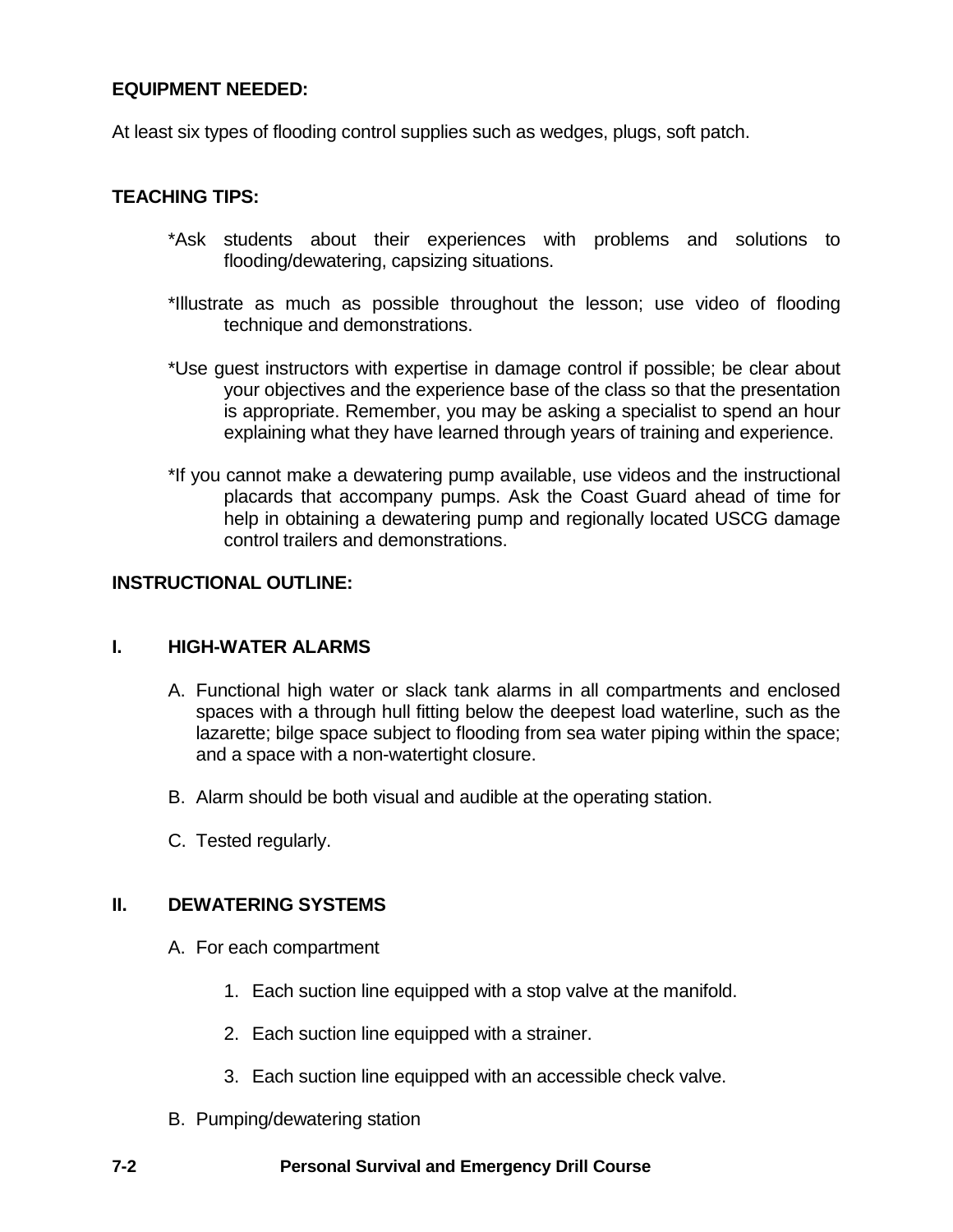- 1. Simple in design.
- 2. Known to all on board.
- 3. Tested regularly.
- 4. Back up pumps.
- C. Know how to operate emergency dewatering pumps.
	- 1. USCG vessels and aircraft carry dewatering pumps.
		- a. Similar in function.
		- b. Vessel pumps have greater capacity
	- 2. Follow the checklist of instruction on placard with pump.
	- 3. If a demonstration is not possible:
		- a. Use videotape on the subject to demonstrate.
		- b. Distribute instruction placards to class to use during discussion or video demonstration. Items to note during viewing: o-ring suction; rubber sleeve discharge; don't over choke; prime pump; caution using inside spaces (carbon monoxide fumes)

# **III. DAMAGE CONTROL**

- A. Develop and maintain a damage control kit suitable for vessel
	- 1. Should contain: hose clamps, canvas, rubber sheeting, oakum, soft wood plugs, wedges, and a mallet. (See Chapter Resource Material for suggested damage control kit.)
	- 2. Other material routinely carried on board may also be useful for controlling flooding.
- B. Know location to all through-hull penetrations.
- C. A piping diagram (particularly of all water systems) will be very useful in an emergency.
- D. With adequate warning of high-water alarm it is possible to locate source of leak and repair damage with items in DC kit or other material.
	- 1. Soft wood plugs can be used to secure a failed through-hull fitting.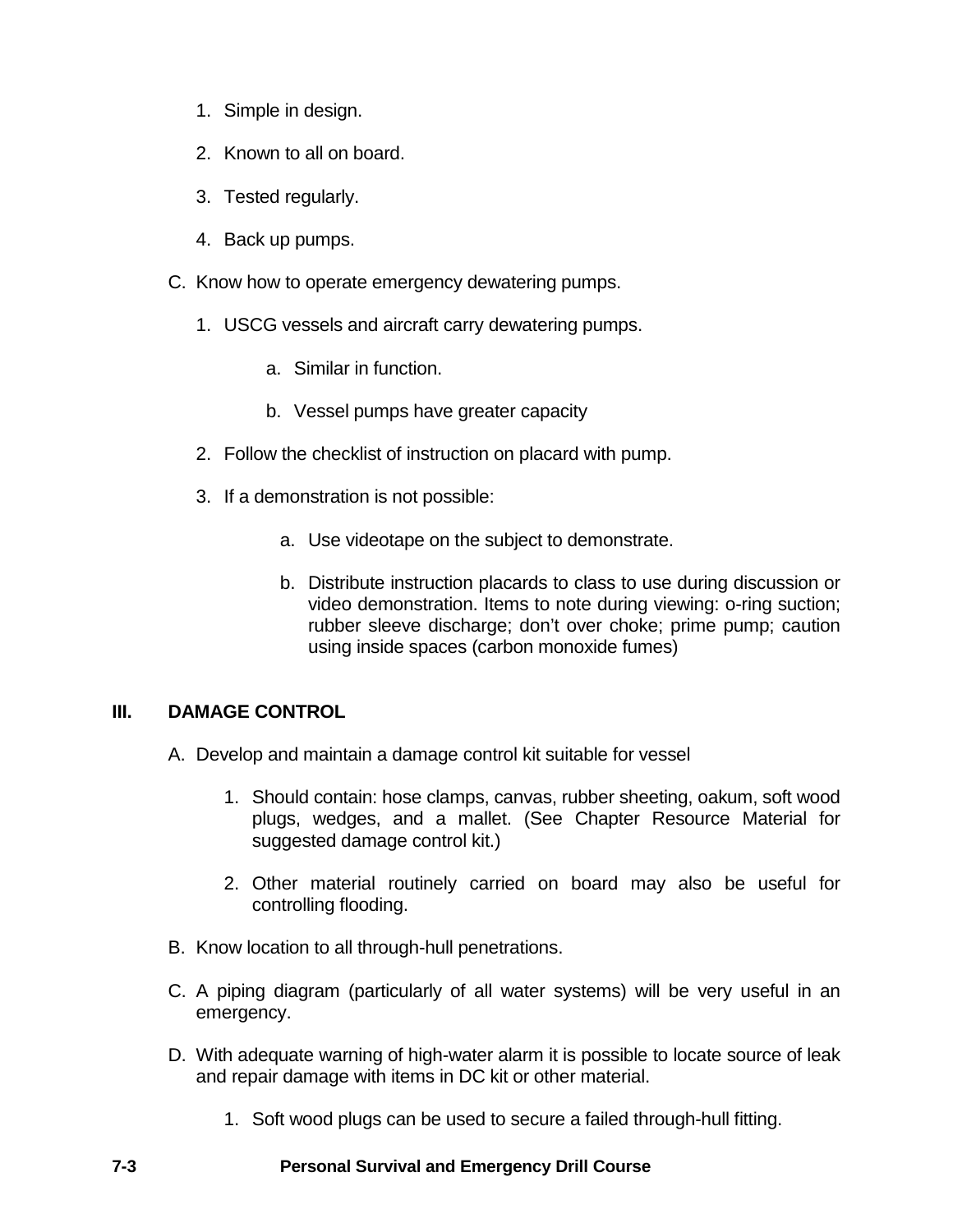- 2. Wedges can be used in conjunction with other material (canvas) to make a temporary repair in hull.
- 3. Hose clamps and rubber gasket material can be used to make temporary repair to ruptured pipe or hose line.
- 4. Pieces of plywood or similar material can be used to cover blown-out windows or port-lights.
- E. Have a plan. Be creative. Use your imagination! You can save your vessel.
	- 1. Bicycle inner tube wrapped around pipe cracks.
	- 2. Nerf balls, carrots for through-hull fittings
	- 3. Coffee can with rubber gasket over an irregularly shaped hole.
	- 4. Shoring materials like 2 x 4s to hold patches in place.
	- 5. Underwater epoxy.

# **IV. REDUCE RISKS IN DAY TO DAY OPERATIONS**

- A. Maintain watertight subdivision
	- 1. Be careful of bulkhead penetrations (i.e., wiring and piping); result in non-watertight bulkheads.
	- 2. Do not drain one compartment into another.
- B. Maintain watertight integrity
	- 1. Secure:
		- a. Weather tight and watertight doors and hatches.
		- b. Openings to hull, including below-deck ventilation, except ventilation for machinery spaces.
- C. Be alert for changes in vessel trim

#### **VI. SUMMARY**

- A. Make sure you have an operational high-water, slack tank alarm system.
- B. Know how to use vessel installed dewatering system and Coast Guard emergency pumps.